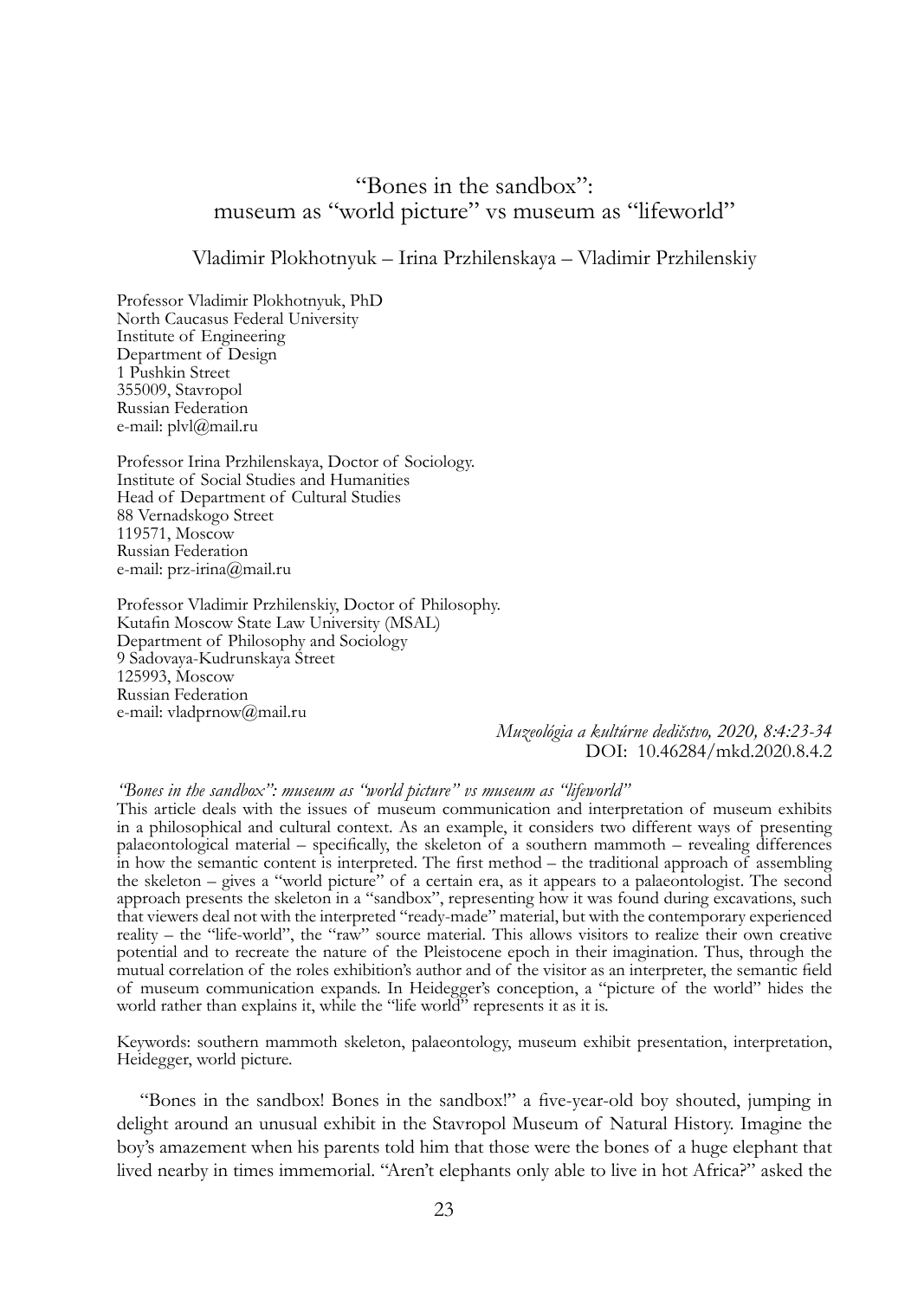child. "And why are these bones so scattered around that they don't look like a skeleton at all? Who put them here in such a mess and why?"

In the first quarter of the nineteenth century, the Italian palaeontologist Filippo Nesti produced a description of a fossil elephant, the southern mammoth (*Archidiskodon meridionalis*), endemic to the vast territory of Eurasia in the Early Pleistocene. Relatively full skeletons of this species are very rare and well-known. The first to be found (1825) is on display in the Paris National Museum of Palaeontology (part of the French National Museum of Natural History in Paris). The second (found in 1940 near Nogaysk in Ukraine and moved to the Zoological Institute in Leningrad in 1949) is in the Zoological Museum of the Zoological Institute of the Russian Academy of Sciences in St Petersburg. The third is housed in the Tbilisi Institute of Paleobiology, and two more, found in 1960 and 2007 are in the Stavropol Museum of Natural History respectively<sup>1</sup>. The academic significance of all the finds of remains belonging to this species lies in their value in clarifying and specifying the picture of the evolution of mammoth species and subspecies, while illustrating their diversity in the Late Pliocene and Early Pleistocene (2.6 to 0.7 million years ago).

Since 1962, when a skeleton of *Archidiskodon meridionalis* found in a sandpit near the town of Georghievsk was examined, restored and put on display in the exhibition space of the Nature Department of Stavropol Museum of Natural History, it has become the most prominent item not only of the palaeontological collection, but of the entire museum fund. With the museum's guides invariably pointing out the uniqueness of the find and describing the life of this specimen in detail, the mammoth's skeleton has acquired a symbolic meaning: the territory of the Stavropol region has become the birthplace of elephants and mammoths in visitors' minds. The myth that "Stavropol region is the birthplace of elephants" was born.<sup>2</sup> The skeleton, more than four meters high, had an inevitable impact on the visual structure of the palaeontological exhibition. Although the exhibition displays palaeontological objects which are no less rare – such as skeletons of extinct species such as a cetotherium whale (*Cetotherium cf. maicopicum*), a dolphin (*Anacharsis orbus*) and a rhinoceros (*Elasmotherium sibiricum*) – the southern mammoth skeleton, due to its huge size and expressively curved tusks, makes the strongest impression.

In 2007, the uniqueness of the skeleton from the sandpit in Georghievsk was challenged by yet another startling discovery: a second skeleton of the southern mammoth *Archidiskodon meridionalis* was found in Novoaleksandrovsky Administrative Okrug (Stavropol Krai). In the opinion of palaeontologists, multiple finds of almost full skeletons in one region of the territory of Russia represent extremely rare events in the history of science.<sup>3</sup>

The museum staff was overwhelmed with joy: the new acquisition significantly increased not only the size but also the value of the palaeontological collection. The ubiquitous media attention allowed all residents of the region – who were eagerly looking forward to seeing the second mammoth skeleton next to the first one – to share in this joy. However, the restoration

<sup>1</sup> GARUTT, Wadim E. A skeleton of the Southern Elephant, *Archidiskodon meridionalis* (Nesti, 1825), from a sand-pit near Georghievsk, Northern Caucasus, Russia. In: *Cranium, jrg.* 15(1), July 1998, p. 33–38.

<sup>2</sup> The expression "birthplace of elephants" in the Russian language has a sarcastic connotation: it generally refers to a place praised by local patriots (as a rule, exaggerating the merits of their small homeland). In this instance, the connotation is even deeper: the sarcasm consists in the refutation of sarcasm – the elephant (mammoth) remains were indeed found here.

<sup>&</sup>lt;sup>3</sup> MASCHENKO, E.N., SCHVYREVA, A.K., KALMYKOV, N.P. The second complete skeleton of Archidiskodon meridionalis (Elephantidae, Proboscidea) from the Stavropol Region, Russia. In: *Quaternary Science Reviews* 30, 2011, p. 2273–88.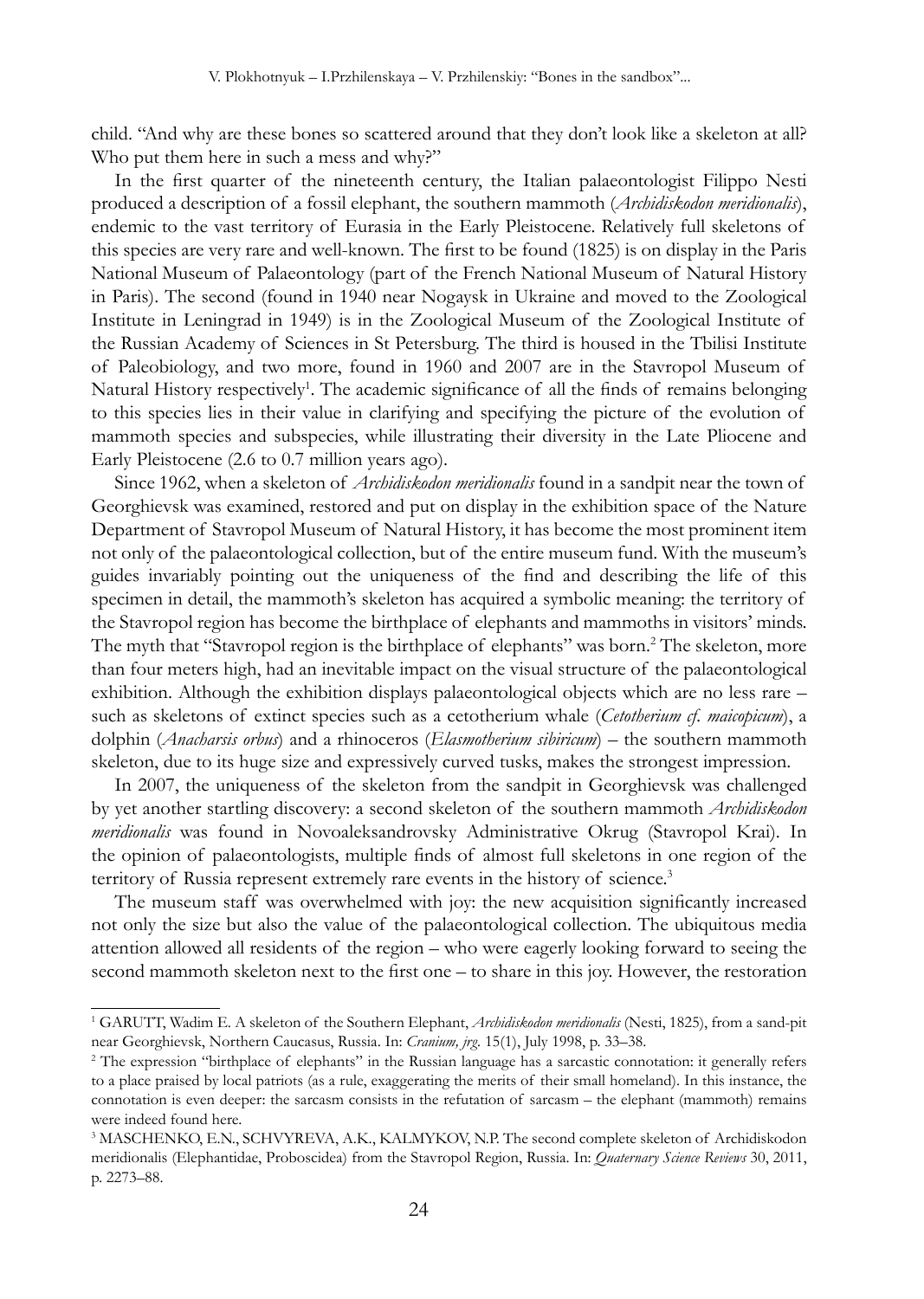

**Figure 1:** *The bones of the southern mammoth skeleton, after conservation and restoration, are displayed in the museum as a representation of excavations.* (Photo courtesy of the Nature Department of the Stavropol Museum of Natural History)

work required time and incurred significant costs, which prompted the museum staff to take an unexpected decision: after the most indispensable conservation and restoration work, the skeleton was displayed the way it was found: the excavation picture was reproduced (Figure 1).

Certainly, in the era of interactive museums and the fashion for performance, this decision seems neither revolutionary nor even extraordinary, but in this situation it turned out to be very creative.

The impression stirred by the "life-sized" representation of the excavation turned out to unprecedentedly strong, and the resulting excitement found its reflection in the public mind through the aforementioned meme: "Stavropol is the birthplace of elephants". Despite its sarcastic tone, this motto gave its name to one of the projects presented within the framework of a competition for a grant from the Vladimir Potanin Foundation (*A Changing Museum in a Changing World*). As a result of the activities of the museum staff and the media, the theme of mammoths and elephants became popular in schools, and all kinds of festivals, contests and quizzes – with an appropriately offbeat titles such as *Elephant Protection Day* – took place. An exhibition named *Elephants in My Life* was organised using materials provided by Stavropol residents, such as arts-and-craft items, essays and other literary works. Writing and art competitions, contests and festivals were held, and various types of memorabilia and other merchandise were made.

However, the sandbox exhibition was only temporary. After the conservation works were completed, the long and laborious process of reconstructing the skeleton lay ahead. As a rule, during preparation of an exhibition, its space is closed to visitors. However, the museum team decided otherwise: the visitors were allowed – indeed, encouraged – to witness the skeleton's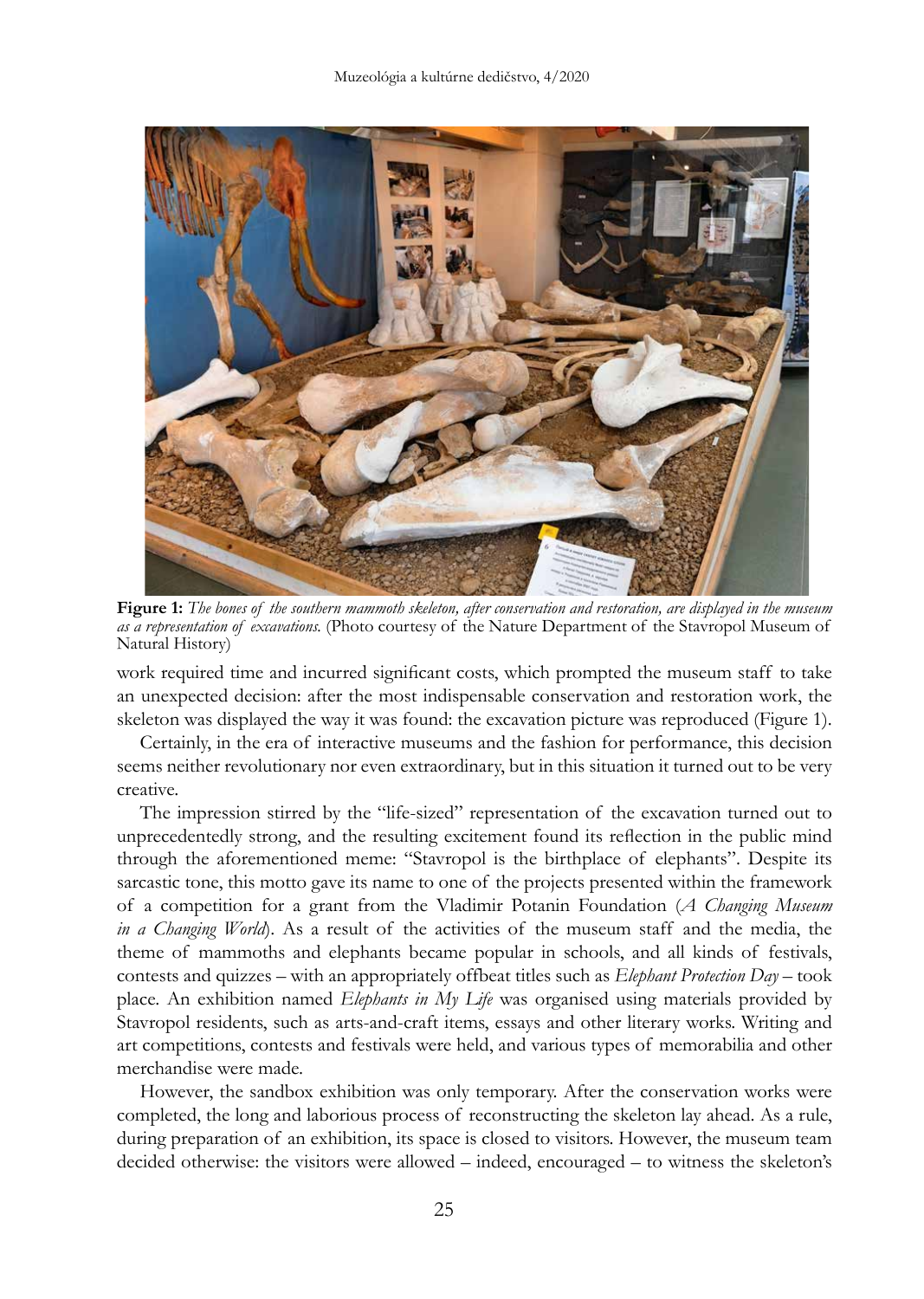installation. As a result, the idea of an "expo-action" attraction, entitled *Putting the Elephant Back on Its Feet*, was born (Figure 2).



**Figure 2:** *The poster invites visitors to witness and participate in a rare event: the installation of the second southern mammoth skeleton in the exhibition space*.



**Figure 3:** *Young visitors watch the southern mammoth skeleton installation process in the exhibition space* (photo courtesy of the Nature Department of the Stavropol Museum of Natural History)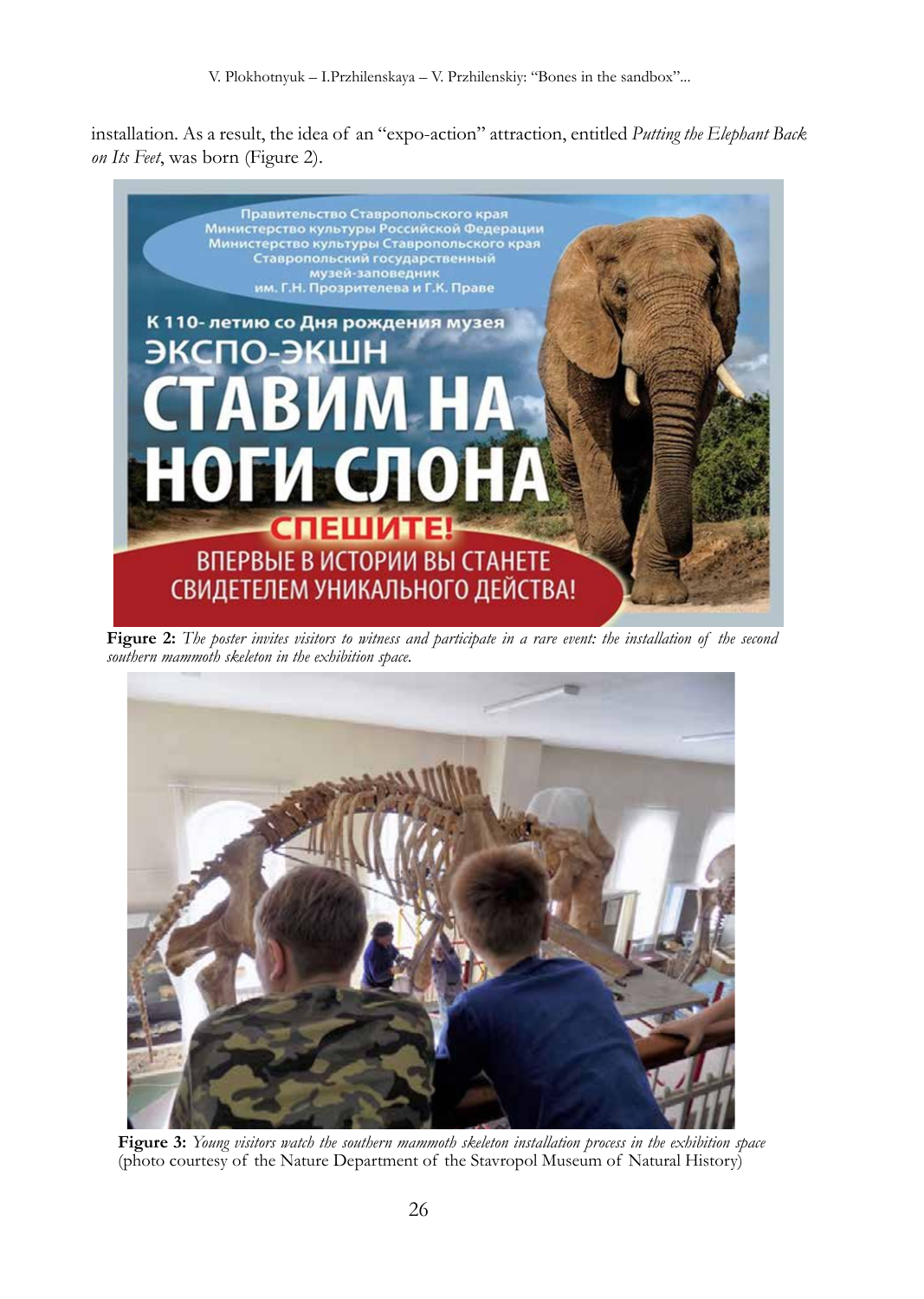

**Figure 4:** *The exhibit after the installation of the second southern mammoth skeleton* (photo courtesy of the Nature Department of the Stavropol Museum of Natural History)

The visitors witnessed the hard work of the museum staff; they could hear the conversations of experts and watch the action, ask questions, express their opinions about what was going on, offer help and even entice the museum staff to deliver impromptu lectures<sup>4</sup> (Figure 3).

When the reconstruction works were completed and the second skeleton finally took its place next to the first one (Figure 4), some of the visitors could hardly conceal their disappointment. The former exhibit representing the excavation turned out to be something more meaningful than just a momentary snapshot of the recently obtained valuable results. It provided visual images and information that were significant for the visitors and were tell-

ing them something important. Two almost identical skeletons next to each other look less informative than one restored (complete) skeleton and one skeleton in the natural environment (soil). The "bones in the sandbox" exhibit gave the visitors the opportunity to mentally assemble the skeleton into the shape of the nearby sample and then mentally reproduce an image of a living mammoth, thus finding confirmation of the authenticity of the images and the trueness of alaeontology.

The communicative peculiarity of a museum is the "authenticity" of the items which make up its collection. A museum holds "physical evidence" of existence (of life, of being). The verification process requires proof "here and now". Belief in objects and documents has, in the modern era, grown stronger than belief in God. A stamped document, a test-tube full of liquid – these are things made by man; they are symbols of authenticity and of reality (truth) in a way that is comparable to natural objects. What does a museum represent to its visitors? An image of the world? The truth about the world? A model of the world? Or the world itself?

<sup>4</sup> SHVYREVA, A.K. (2016) Find, save and pass on to descendants (the story of the acquisition of a single exhibit). In: *Ninth Prozritelev's readings. Materials of the Interregional Scientific-Practical Conference of November 24–25, 2016. To the 110th anniversary of the Stavropol Scientific Archival Commission*, p. 252–257. [In Russian].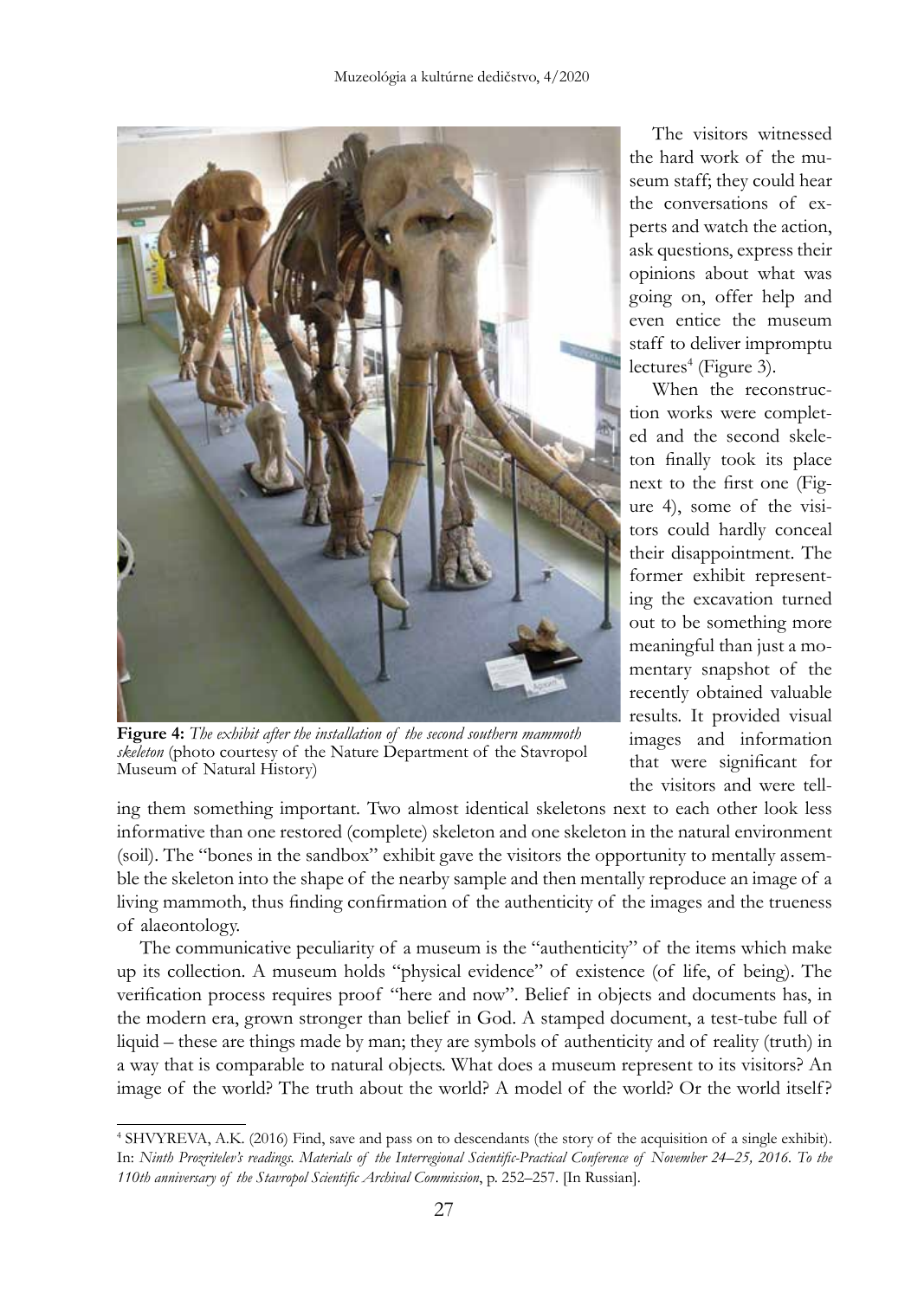A thing is real (true) because of the fact of its existence. But, if it is a museum object, there is something that it signifies. Napoleon's bicorne hat asserts the reality of the Great French Revolution and the European culture of the nineteenth century; archaeological ceramic finds assert the historicity of ancient cultures; palaeontological bones assert the historicity of extinct animal species. And what kind of truth do the bones of the southern mammoth that became extinct a million years ago tell a present-day person?



**Figure 5:** *A "skeleton parade" in the Gallery of Palaeontology and Comparative Anatomy of the French National Museum of Natural History in Paris* (photo from http://www.stena.ee/blog/muzej-skeletov).

In palaeontological museums, visitors see skeletons of extinct animals accompanied by sculptures or pictures showing what they looked like. Undoubtedly, the images accurately depict the specimen which once existed and do not contradict scientific method and understanding. But what do we see? Do we see a bygone world, or an image of a bygone world born in the mind of a palaeontologist? What world picture appears in front of a visitor of such an exhibition? (Figure 5).

In our case it is important that the creative process of imagination begins not from the resulting image of the assembled skeleton, but from the image of the "resting bones", i.e., from what one could see if one were "lucky". Such a meeting with the past is a hundred times more valuable, since it happens directly, without intermediaries. Such a meeting has all the attributes of a real discovery, an insight, an exit from the Platonic Cave. A find in this instance remains a find, rather than a story about a find (even if not in a verbal, but in a visual form). A visitor intuitively feels that there is too much of the narrator in the story, and not so much of whatever the narrator is talking about. Why has a world picture become necessary? In order to hide the world. This is exactly what Martin Heidegger wrote about when he argued that the world in modern times had turned into a picture.<sup>5</sup>

<sup>5</sup> HEIDEGGER M. *The question concerning technology, and other essays.* New York: Harper & Row, 1977, p. 129.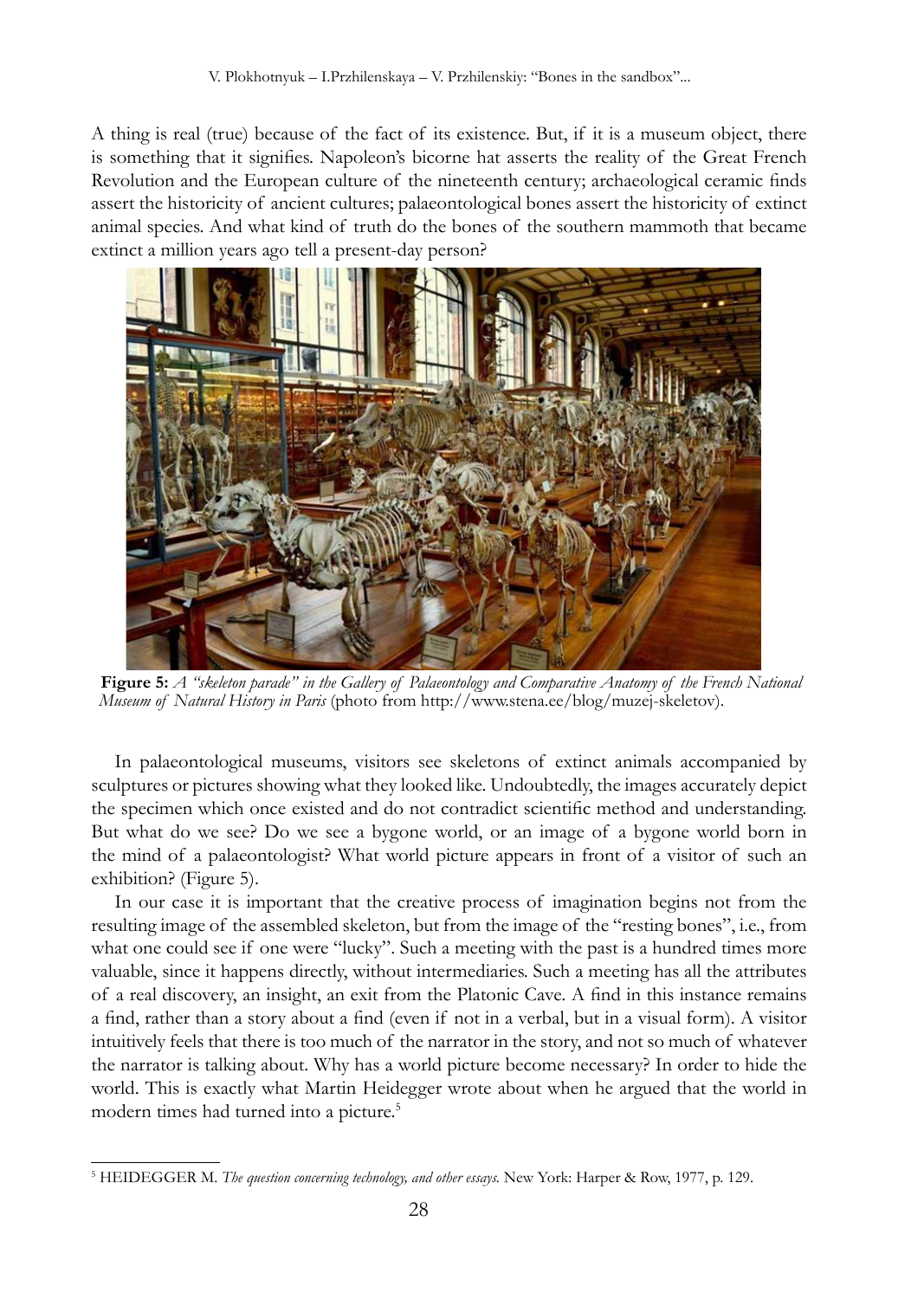The history of the modern museum's evolvement is inextricably linked with the dynamics of worldview frameworks: religion, philosophy, myth, poetic perception and so on.

The museum, by origin, inherited the features of its "ancestors": the temple (Mouseion/ Musaeum – Temple of the Muses), the depository and the educational institution. The initiation of temple construction in human history testifies to the emerging need to realise (materialise) the invisible sacral, to make it apprehensible, to make its sensory perception possible. It is quite likely that the birth of fine art was due to the same need for objectifying mental images. The division of the world into the sacred and the profane necessitated new behavioural customs: what may be done in the everyday (profane) space is unacceptable in the sacred space. Moreover, whatever is done in the sacred space should not be done in the profane space. Divine power and will are manifested in sacred times and sacred spaces. The secularisation of common perception (public consciousness) has not destroyed the sacred, but transformed it into a "law of nature", as independent from personal will (that is, as far beyond the control of people) as the sacred. A secular person also has a sphere of the daily (the routine), the changeable, the temporary, the controllable as well as a sphere of the eternal, the natural, the unshakable. A spectator in the theatre cannot influence the events taking place on stage, but can make visiting the theatre one of the events of his personal life. Overcoming naive visions of the cosmos through the method of philosophizing has allowed discovery of the sources of the endless birth of the myth. If the myth cannot be mastered (destroyed), it should be rendered an ally in mastering the world.

The first museums, which combined the functions of a temple and an educational institution, were the Temple of Lyceum, dedicated to Apollo Lyceum, and the Academy of Plato on the site of the sanctuary. Certainly, one should not overlook the fact that the temple staff were trained to perform sacerdotal functions even before then, but Plato and Aristotle philosophised not only on religious subjects in their Mouseions.

While the temple was born as a result of the need for realization of the sacred, the museum in the modern (or rather "modernist") understanding, starting from the 1830s, represents a reified "world picture". This reification occurs through removing things from the real (pragmatic) world and transferring them to the symbolic world.

The museification of a thing, be it unique or commonplace, is the process of changing the semiotic status of that object from pragmatic (signified) to symbolic (signifying). In other words, an object which is talked about and used becomes a thing through which something is communicated; it transforms from the subject of communication into a means of communication.

The museum "model of the world" is a secondary structure in relation to the "world picture" or the "model of the world" as phenomena of common perception (public consciousness). Just as facts are registered (recorded) as being initially loaded with theory, the selection of material (items) for a museum collection takes place based on the "world picture" of the museum specialist, on the museum's development concept, and so on.

Virtually any exhibition offers a "world picture" or, at least, a fragment of the "world picture". Hence the paradoxical conclusion: in order for the museum to represent the "lifeworld", the "lifeworld" should become the next "world picture".

At first glance, the world picture appears to be a comprehensive and systemised view of the world, a consistent depiction of its parts. And the fuller it is, the less distortedly it reflects the world in its entirety. However, as Heidegger convincingly pointed out, when creating a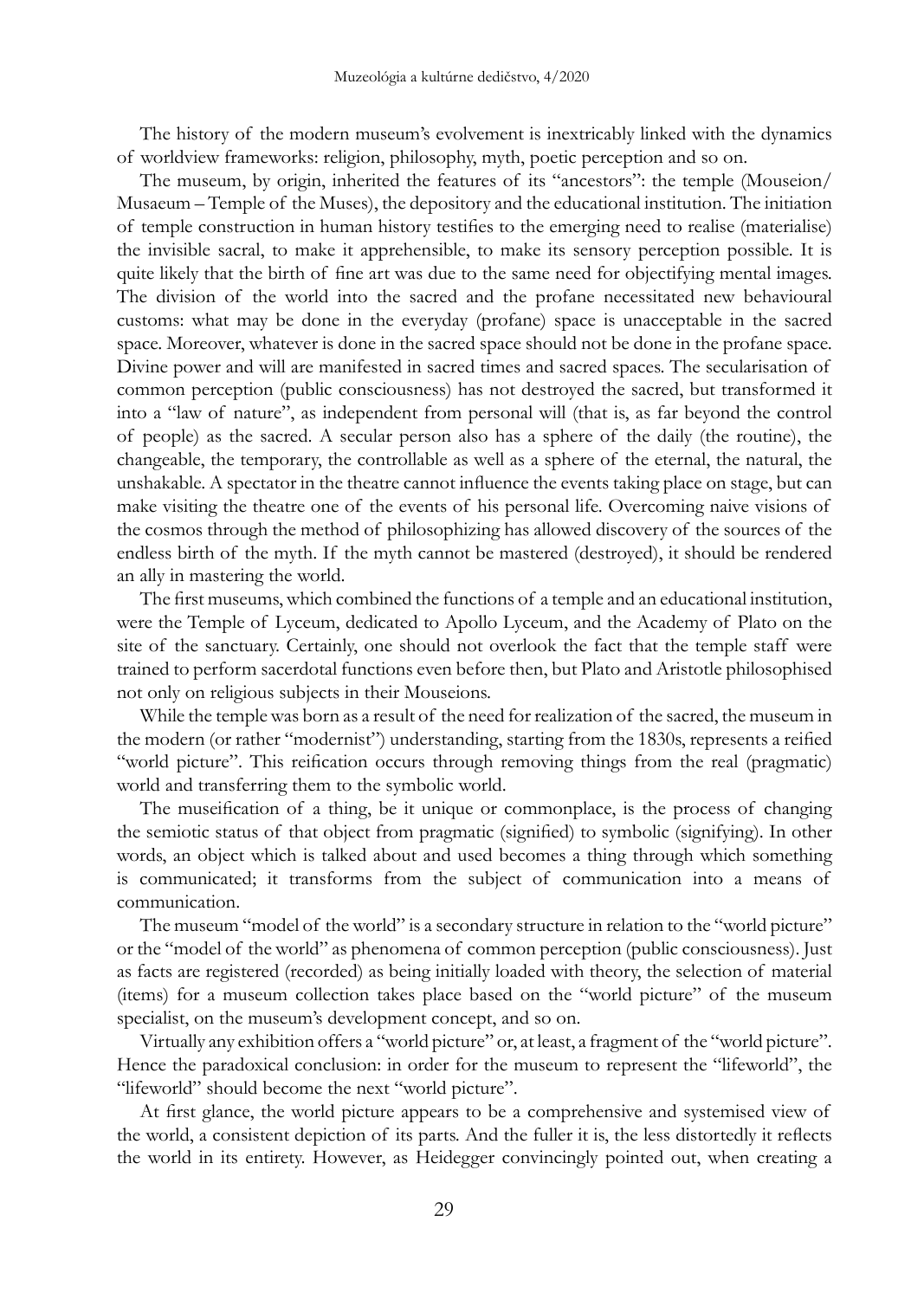world picture, something is brought into it by the creator and something is brought into it as a consequence of the act of its creation.<sup>6</sup> And here a semantic shift takes place: we perceive the world picture as the most comprehensive and, importantly, the most natural representation of the things which exist. But is it really so? "With the word 'picture'", Heidegger observes,

we think first of all of a copy of something. Accordingly, the world picture would be a painting, so to speak, of what is as a whole. But "world picture" means more than this. We mean by it the world itself, the world as such, what is, in its entirety, just as it is normative and binding for us. "Picture" here does not mean some imitation, but rather what sounds forth in the colloquial expression, "We get the picture" [literally, we are in the picture] concerning something. This means the matter stands before us exactly as it stands with it for us.<sup>7</sup>

But what is meant by "the matter stands before us exactly as it stands with it for us"? And what would "the matter stands differently" mean in that instance? This means that a representation (an image) of something, including the whole world, in the form of a picture, is not the only, and certainly not the best option for representation (depiction). To put the matter exactly "as it stands" means to choose some kind of representation. This choice may be accidental (the first option that comes to mind), or selected intentionally (for any reasons the author of the exhibit believes to be necessary).

The influence of the "world picture" on the interpretation of things, on the ways of compiling things in a collection, is described in detail by Jan Dolák in his article entitled *Thing in Museum. Museum Collection as Structure*. The author cites the arguments of the leading philosophers of the twentieth century and the contemporary age confirming the systemic nature of interpretation of a thing as such, and opposes Michel Foucault's concept of the museum as "a space of government [state power]". <sup>8</sup> A museum does not strive to collect everything. A museum as a "world picture" – or, more precisely, a "world portrait" or a "text about the world" – cannot reproduce all the attributes and characteristics of the world itself, just as there cannot be a text describing everything. At the same time, the critical nature of modern-age thinking certainly manifests itself in the museum sphere as well.

For the sake of consistency in using the metaphor of a picture, we can say that different artists, obviously, paint very different pictures, and even photographers are able to show their individuality in or bring their subjective viewpoint into their photographs. And although there are no special signs of subjectivity in the reconstructed skeleton, the intuitive craving for authenticity and primary-ness still exists as an implicit interest for a museum visitor. No matter how precise the copy is, the original remains an absolute value. Although the reconstructed skeleton is not a copy, it is unconsciously perceived by our contemporaries as something artificial and purely presentational. Meanwhile, the exact reconstruction of the place where the bones were discovered and the bones themselves look like – and essentially are – traces.

All this creates a fairly strong sensation of touching prehistoric reality for the visitor. There is even the feeling of involvement in the discovery, the illusion of being an eyewitness, or at least a person examining the "scene of the event" in order to form their own opinion. However, a skeleton might be assembled flawlessly in terms of technique – there is no subjectivity here, as each bone is either in its place or not, that is, the skeleton is either "right" or "wrong". Subjectivity begins with a contextual interpretation of the skeleton. The context is that the

<sup>6</sup> HEIDEGGER, *The question concerning technology…* p. 129.

<sup>7</sup> HEIDEGGER M. *The question concerning technology, and other essays.* New York: Harper & Row, 1977, p. 129.

<sup>8</sup> DOLÁK, Jan. (2018) Thing in museum. Museum collection as structure. In: *Studia Slavica et Balcanica Petropolitana* 2, 2018, p. 25–35.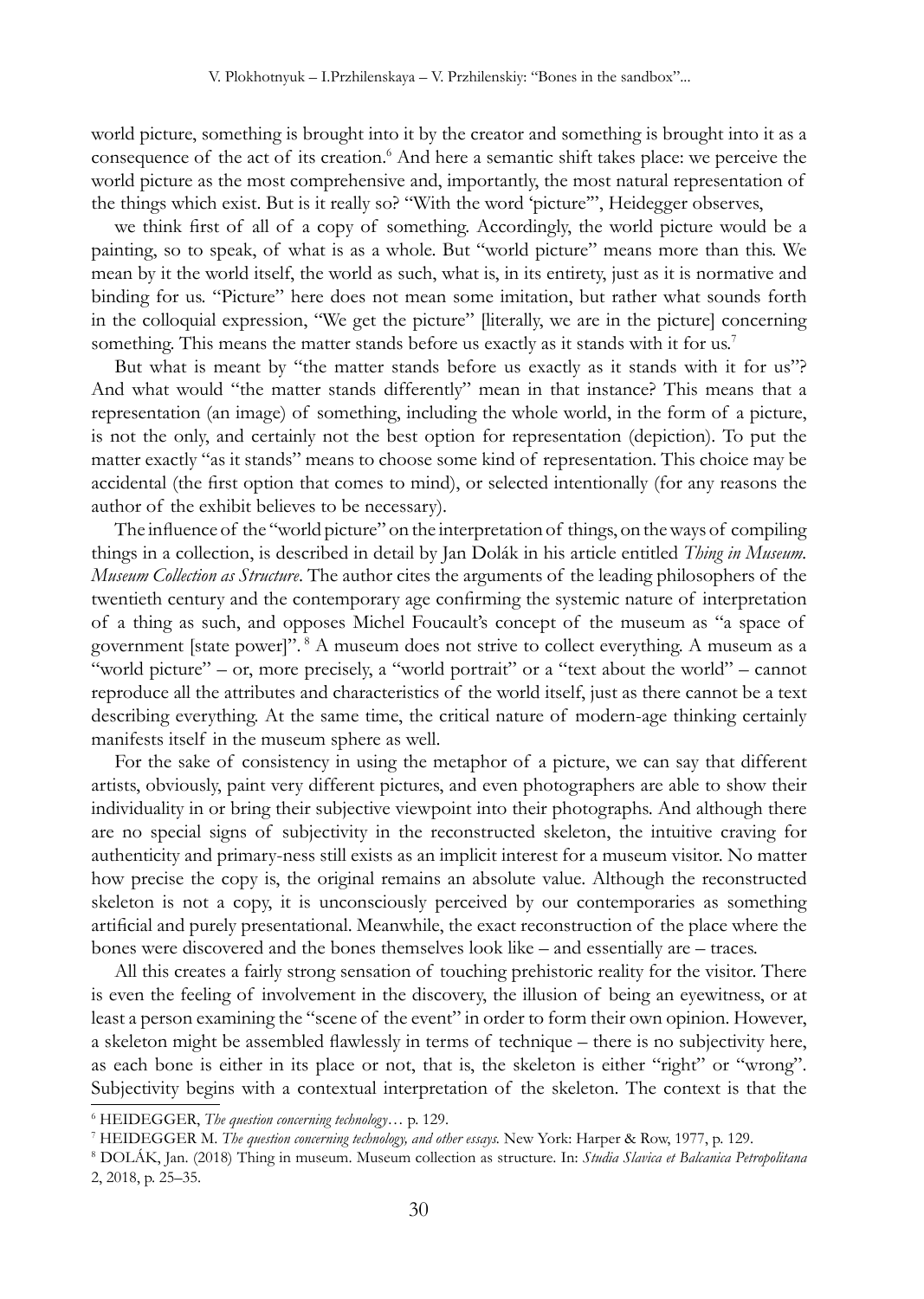"background knowledge" of a palaeontologist might be subjective (otherwise there would be no academic discussions). As Heidegger continues:

"To get into the picture" [literally, to put oneself into the picture] with respect to something means to set whatever it is, itself, in place before oneself just in the way that it stands with it, and to have it fixedly before oneself as set up in this way. But a decisive determinant in the essence of the picture is still missing. "We get the picture" concerning something does not mean only that what is, is set before us, is represented to us, in general, but that what is stands before us – in all that belongs to it and all that stands together in it – as a system. "To get the picture" throbs with being acquainted with something, with being equipped and prepared for it. Where the world becomes picture, what is, in its entirety, is juxtaposed as that for which man is prepared and which, correspondingly, he therefore intends to bring before himself and have before himself, and consequently intends in a decisive sense to set in place before himself".<sup>9</sup>

So, what can be the aim of the authors of a museum exhibition? What exactly do they want to show the visitors, what ideas do they want to impart, and what analogies do they want to avoid? The most common wish of museum workers is rooted in the Age of Enlightenment, which gave birth to the idea of a public good related to the popularization of scientific discoveries and technical inventions. In this case, the "picture of the exhibition" is aimed at illustrating the picture of natural evolution or the picture of social development. Specialised exhibitions on the history of painting or the history of costume only confirm the general trend: a museum should confirm the knowledge acquired at school and strengthen interest towards the popularization of scientific knowledge. Heidegger continues:

Hence world picture, when understood essentially, does not mean a picture of the world but the world conceived and grasped as picture. What is, in its entirety, is now taken in such a way that it first is in being and only is in being to the extent that it is set up by man, who represents and sets forth. Wherever we have the world picture, an essential decision takes place regarding what is, in its entirety. The Being of whatever is, is sought and found in the representedness of the latter.10

We dare to put forward a hypothesis: a museum visitor intuitively searches for things which are not included in any paintings – as if they want to be alone (face-to-face) with things and have the right to draw the necessary pictures themselves or not to draw them at all. Traces turn out to be more valuable for direct contemplation than a reconstruction of whoever left these traces (no matter how realistic the reconstruction is). Visitors want to look at the traces and to finish drawing a picture of a phenomenon or an event of the distant past in their own imagination. And the point here is not even the fact that modern people suspect that someone else skilfully controls their impressions – although such a danger exists and it is realised. The main thing, perhaps, is that "touching" things from a bygone era is valuable in itself, it provides a direct and almost physical link to the past, which no stories and no recently made drawings can replace. No wonder that Heidegger wrote that as a result of the arrival of the new age, not only did the world turn into a picture, but also that the person inside reality ("*that which is*") turned into Subiectum. "That the world becomes picture is one and the same event with the event of man's becoming *subiectum* in the midst of that which is".<sup>11</sup>

<sup>9</sup> Heidegger, *The question concerning technology*… p. 129.

<sup>10</sup> Heidegger, *The question concerning technology*… p. 129.

<sup>11</sup> Heidegger, *The question concerning technology*… p. 132.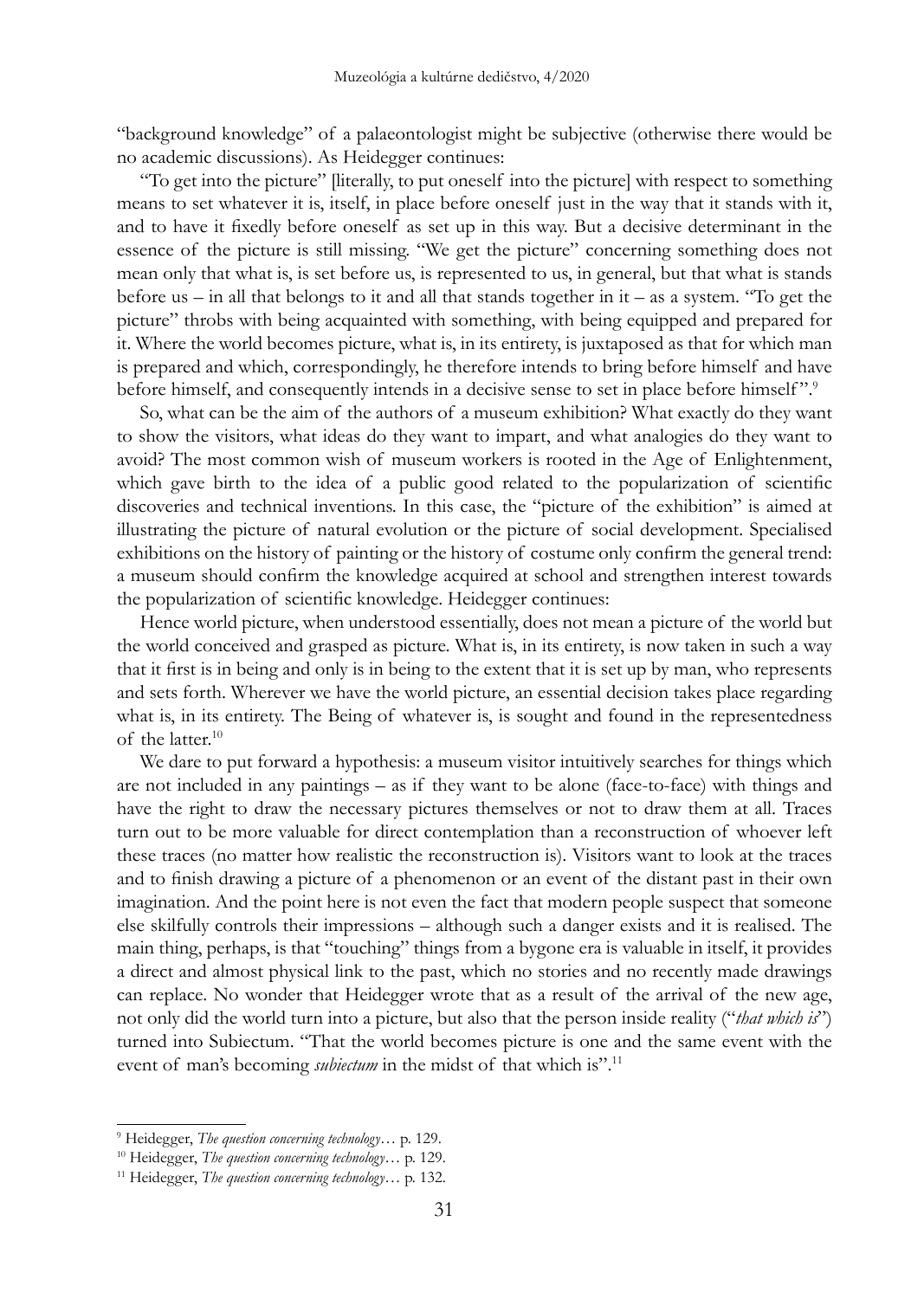Without going too much into detail regarding Heidegger's philosophical concept aimed at overcoming subjectivity, we will point out only those negative consequences of the transformation of "just a person" into a "person as a subject" which are related to the issue of a museum exhibition. We are talking about the phenomena identified by Heidegger which determined the spirit of modernism: the art of modernism and the culture of modernism. "A third equally essential phenomenon of the modern period lies in the event of art's moving into the purview of aesthetics. That means that the art work becomes the object of mere subjective experience, and that consequently art is considered to be an expression of human life".<sup>12</sup>

The entirety of an exhibition, be it of historical or palaeontological material, or a work of art placed in the museum space, embedded into the "body" of the exhibition, turns the author of the exhibition into an experience organiser and a participant in a joint experience. An externally controlled experience might represent some kind of propaganda, an element of the system of education and upbringing, a means of socialization, and so on. The incomprehensible effect of this means of socialisation lies in the fact that it remains imperceptible for a very long time and only gradually gives rise to an unconscious desire to remove all kinds of intermediaries who are also subjects. And even if those intermediary subjects have no specific goal or bad intentions, why mix one's own subjectivity with someone else's (which, by the way, turns out to be in a priority position)? That is why the desire not to add someone else's experience (prepared in advance and, therefore, highly sophisticated) to your own experience should have sooner-orlater arisen in the minds of museum visitors.

Another essential phenomenon of modernism, identified by Heidegger, links the understanding of activity with the notion of culture in a new way.

A fourth modern phenomenon manifests itself in the fact that human activity is conceived and consummated as culture. Thus culture is the realization of the highest values, through the nurture and cultivation of the highest goods of man. It lies in the essence of culture, as such nurturing, to nurture itself in its turn and thus to become the politics of culture.<sup>13</sup>

Thus, culture becomes self-sufficient and turns from a means into a goal: culture for the sake of culture itself. Now culture is no longer a way of improving one's own soul (Cicero) and not a mechanism of transition from the world of nature into the realm of freedom (Kant), but something completely different. As follows from the quote above, culture becomes a kind of politics. This implies that the participant in an experience and the organiser of a joint experience has some kind of preset goal unknown to the visitor, which is inherent in any policy, including the cultural one. And this preset goal, this "someone else's subjectivity", becomes increasingly felt as typical museum visitors become more knowing.

Research in the sphere of the philosophy of science and the sociology of knowledge has allowed us to speak of the socio-cultural contexts of creation and the interpretation of scientific theories, including those pertaining to natural science. Therefore, not only art, not only the world of politics and history, but even pictures of natural reality appear to be increasingly dependent on culture, on society, on someone's prejudices and someone's interests. For instance, a display of fossils can assert the principles and paradigms of the evolutionary theory in the sphere of biology, thereby participating in its popularization. However, a visitor who has heard at least a bit about the disputes between the representatives of this school of biology and their opponents (Neo-Lamarckists or supporters of the gene drift concept)

<sup>12</sup> Heidegger, *The question concerning technology*… p. 116

<sup>13</sup> Heidegger, *The question concerning technology*… p. 116.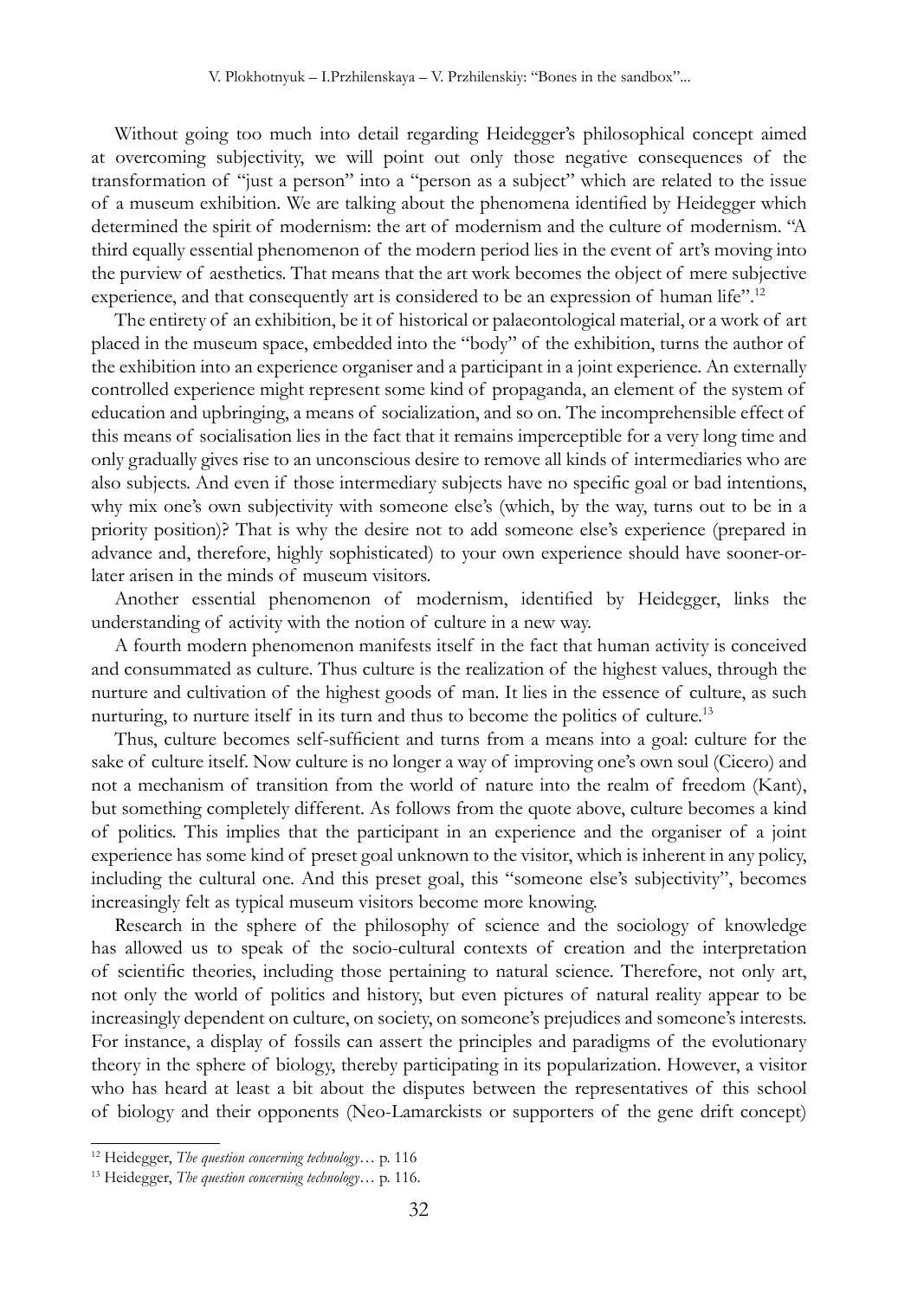might feel a certain mistrust towards the exhibition, followed by suspicion and a desire to rid themselves of the world picture imposed on them.

The foregoing should not be understood as a demand for maximum non-participation of the exhibition creators in arranging the material or forming a certain picture with it. This is hardly possible and would be tantamount to the removal of the research staff from the museum. Equally meaningless would be a demand for creating exhibitions in the genre of the scene examination records. However, the relationship between the visitors and the organisers of a museum exhibition should acquire the quality of communication, that is, become as transparent as possible and even grow into the relation of partnership.

Worth recalling, in this regard, is the essay by Roland Barthes entitled *Shock Photos*, where the author describes a photo exhibition in the Galerie d'Orsay. Many photos that are intended to shock the viewer, in the opinion of the author, fail to do so, because it was the author of the photo who experienced a shock. The viewer may only agree with the author at the level of rational perception.

This is because, as we look at them, we are in each case dispossessed of our judgment: someone has shuddered for us, reflected for us, judged for us; the photographer has left us nothing – except a simple right of intellectual acquiescence: we are linked to these images only by a technical interest; overindicated by the artist himself, for us they have no history, we can no longer invent our own reception of this synthetic nourishment, already perfectly assimilated by its creator.<sup>14</sup>

The value of any museum exhibition consists in the fact that it should not (and cannot) offer a product already "chewed and digested" by someone. Even in the case of a strict conceptualization or an ideological message, there is still some kind of "gap", a space for the co-creation by the viewer.

## References

Bibliography

- BARTHES, Roland (1957). *Mythologies*. Translated from French by Richard Howard and Annette Lavers. New York: Hill and Wang. Originally published: Edition du Seuil, 1957. ISBN 978-0-374-53234-5.
- Dolák, Jan (2018). Thing in museum. Museum collection as structure. In: *Studia Slavica et Balcanica Petropolitana* 2, 2018, p. 25–35. DOI https://doi.org/10.21638/spbu19.2018.202.
- GARUTT, V. E. (1954) Southern elephant *Archidiskodon meridionalis* (Nesti) from the Pliocene of the northern coast of the Azov Sea. In: *Works of the Commission for the Study of the Quaternary Period* 1954, 10(2). Leningrad: Publishing House of the Academy of Sciences of the USSR. [In Russian]
- GARUTT, Wadim. E. (1998). A skeleton of the Southern Elephant, *Archidiskodon meridionalis* (Nesti, 1825), from a sand-pit near Georghievsk, Northern Caucasus, Russia. *Cranium, jrg*. 15(l), July 1998, p. 33–38.
- GARUTT, Wadim.E. (1998). Is there a genus *Archidiskodon* Pohlig, 1885, of the family Elephantidae Gray, 1821? In: *Cranium, jrg.* 15(l), July 1998, p. 15–20.

<sup>14</sup> BARTHES, Roland. *Mythologies*. New York: Hill and Wang, 1957, p. 116–117.